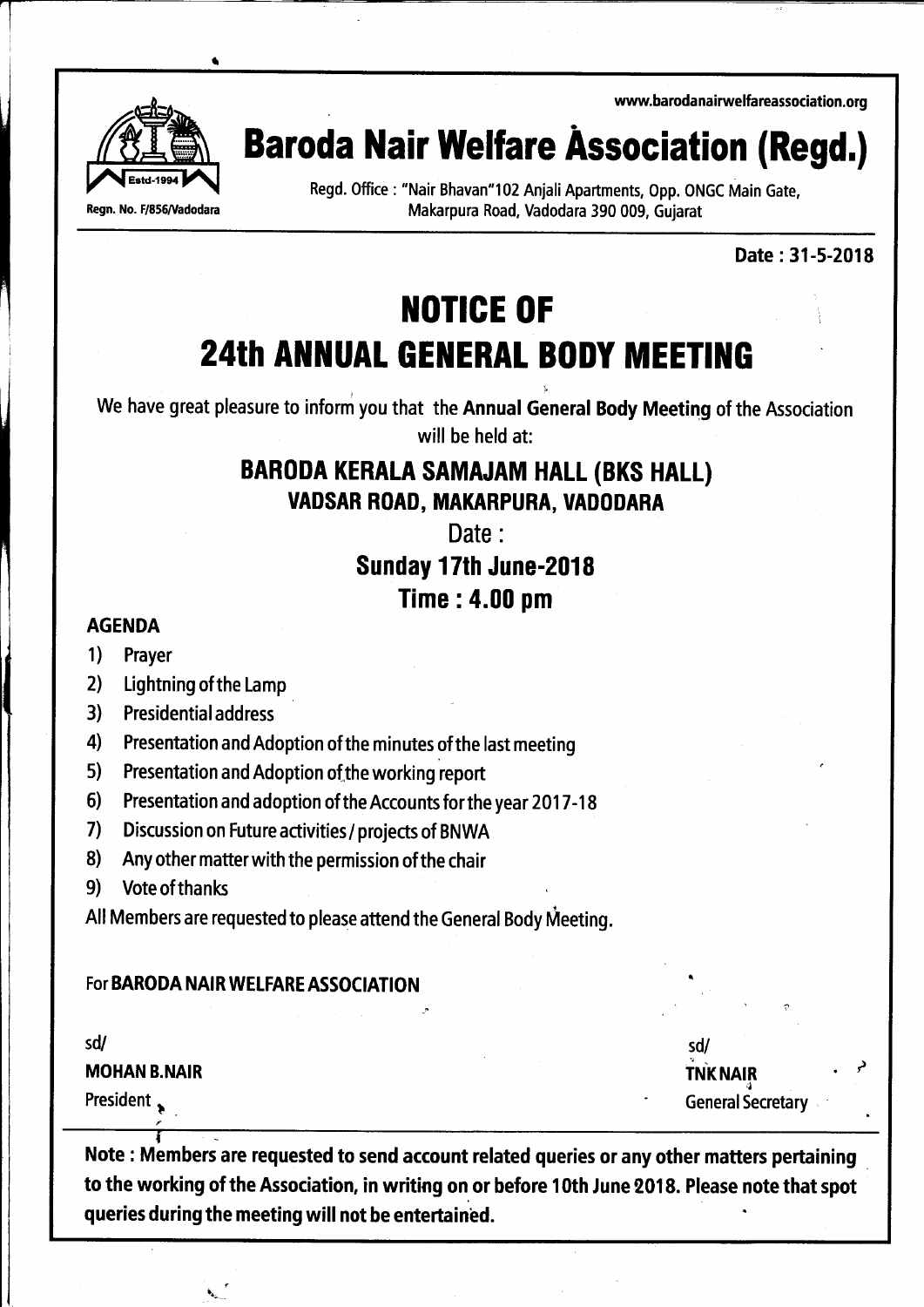

## ബറോഡ നായർ വെൽഫെയർ അസോസിയേഷൻ പ്രവർത്തന റിഷോർട്ട് : 2017-18

#### പ്രിയ സുഹ്യത്തേ

ബറോഡ നായർ വെൽഫെയർ അസോസിയേഷന്റെ 24–ാമത് വാർഷികപൊതുയോഗത്തിലേക്ക് നിങ്ങ ളേവരയും ആദരപൂർവ്വം സ്വാഗതം ചെയ്യുന്നു.

ഈ ഭരണ സമിതിയുടെ ഇത് ആദ്യത്തെ വാർഷിക പൊതുയോഗവും അസോസിയേഷന്റെ 24–ാമത് വാർഷിക പ്രവർത്തന റിപ്പോർട്ടും ആകുന്നു. ഈ ഭരണസമിതിയിൽ ഇപ്പോൾ 7 ഓഫീസ് ഭാരവാഹികളും 1 ഓഫീസ് സെക്രട്ടറിയും 29 ഏരിയാ എക്സികുുട്ടീവ് അംഗങ്ങളുമാണുള്ളത്. കഴിഞ്ഞ സാമ്പത്തിക വർഷത്തിൽ 11 പ്രവർത്തക സമിതി യോഗങ്ങൾ കൂടുകയുണ്ടായി. അതിൽ 6 പൊതുയോഗത്തിൽ എല്ലാ ഉപസംഘടനകളുടെ ഭാരവാഹികളേയയും ഉൾപെടുത്തുകയുണ്ടായി.

ഇതുവരെയുള്ള ഈ ഭരണസമിതിയുടെ പ്രവർത്തകസമിതി യോഗത്തിന്റെ അറ്റൻഡൻസ് റിപോർട്ട് താഴെചേർക്കുന്നു.

| <b>Total Meeting: 11</b> |                                     |              |     |                                                     |     |
|--------------------------|-------------------------------------|--------------|-----|-----------------------------------------------------|-----|
| SR. No.                  | Total attendance in 2017-18<br>Name |              | %   | Total attendance in 2017-18<br>SR. No.<br>Name      | %   |
| $\mathbf{1}$             | Mr. Mohan B Nair                    | 11           | 100 | 9<br>Mr. Murali Nair-M'pur<br>21                    | 82  |
| $\overline{2}$           | Mr. G Muralidharan Pillai           | $\mathbf{1}$ | 9   | 6<br>Mr. Mohandas G. Thampi<br>22                   | 55  |
| $\overline{3}$           | Mr. Narayanan Kutty Nair T          | 10           | 91  | 11<br>Mr. Mohan E. Nair<br>23                       | 100 |
| 4                        | Mr. Rajan Nair                      | 9            | 82  | $\overline{7}$<br>Mr. C. Shivshankaran Pillai<br>24 | 64  |
| 5                        | Mr. Rajan V Nair                    | 3            | 27  | $\overline{\mathbf{3}}$<br>Mr. Anil N. Pillai<br>25 | 27  |
| 6                        | Mr. C S Pillai                      | 10           | 91  | $\overline{2}$<br>Mr. Babu S. Nair<br>26            | 18  |
| $\overline{7}$           | Mr. Sailesh Nair                    | 8            | 73  | 6<br>Mr. Krishnankutty Nair<br>27                   | 55  |
| 8                        | Mr. Gopakumar Nair                  | 10           | 91  | ×.<br>4<br>Mr. Sunil Menon<br>28                    | 36  |
| 9                        | Mr. N Gangadharan                   | 9            | 82  | $\mathbf 1$<br>Mr. B. Sasidharan Pillai<br>29       | 9   |
| 10                       | Mr. Rajkumar.K.R.                   | 8            | 73  | $\overline{2}$<br>Mr. Gopakumar - O P Rd<br>30      | 18  |
| 11                       | Mr. K.Murali - Sama                 | 4            | 36  | $\overline{7}$<br>Mr. Jayakumar Nair<br>31          | 64  |
| 12                       | Mr. Prasad Menon                    | 8            | 73  | $\overline{2}$<br>Mr. Kalidasan Nair<br>32          | 18  |
| 13                       | Mr. T. K. Raghunath                 | 4            | 36  | 4<br>Mr Kochugovidan Menon<br>33                    | 36  |
| 14                       | Mr. M K C S Pillai                  | 8            | 73  | 5<br>Mr. Muraleekumar - Gorwa<br>34                 | 45  |
| 15                       | Mr. Murali - Tarsali                | 6            | 55  | $\overline{2}$<br>Mr. C.G.Vijayan Nair<br>35        | 18  |
| 16                       | Mr. Ravi Nair                       | 6            | 55  | 2<br>Mr. Prasad G. Nair<br>36                       | 18  |
| 17                       | Mr. K P Gopinathan Nair             | 5            | 45  | 4<br>Mr. G Ravindran Nair<br>37                     | 36  |
| 18                       | Mr. Murali - P'Nagar                | $\mathbf{1}$ | 9   | 9<br>Mr. Vasudevan Nair<br>38                       | 82  |
| 19                       | Mr. P. Sreekumar Menon              | 6            | 55  | 0<br>$\bullet$<br>Mr. Rajan Nair - Godhra<br>39     | د,  |
| 20                       | Mr. P & Kurup                       | 9            | 82  |                                                     |     |

#### അംഗസംഖി

അസോസിയേഷന്റെ ഇപ്പോഴത്തെ ആകെ അംഗസംഖ്യ 863 ആണ് കഴിഞ്ഞ സാമ്പത്തിക വർഷത്തിൽ 26 പുതിയ അംഗങ്ങൾ ചേരുകയുണ്ടായി. കഴിഞ്ഞ റിപ്പോർട്ടുപ്രകാരം ഉള്ള 88 പകുതി ആജീവനാന്ദ വരിസംഖ്യ അടച്ച അംഗങ്ങൾ ബാക്കി വരിസംഖ്യ അടക്കാത്തതു കാരണം അംഗത്വം അസാധുവായിത്തീർന്നിരിക്കുന്നു.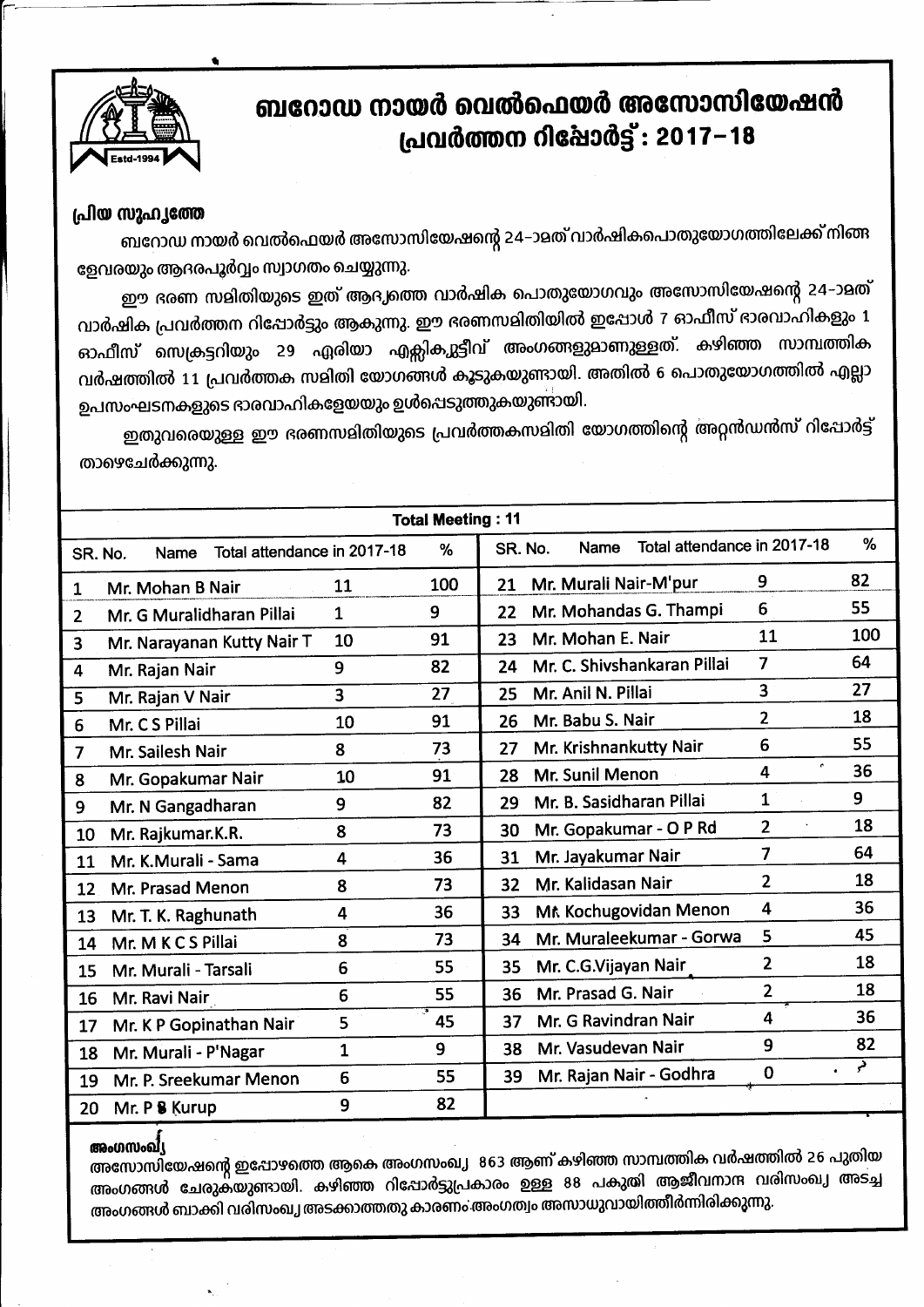#### ഓണാഘോഷം

കഴിഞ്ഞ വർഷത്തെ ഓണാഘോഷം 2017 സെപ്റ്റംബർ 10 ന് സമയിലെ ഉറുമി സ്കൂൾ അങ്കണത്തിൽ വെച്ചു നടത്തുകയുണ്ടായി. ബറോഡയിലെ പ്രമുഖ നേതാക്കളും, ഉയർന്ന ഗവൺമെന്റ് ഉദേ,pഗസ്ഥരും നമ്മുടെ ഓണാഘോഷത്തിൽ പങ്കെടുക്കുകയുണായി. നമ്മുടെ ആഘോഷങ്ങൾക്ക് യുവജനവേദിയും, വനിതാവേദിയും അകമഴിഞ്ഞ സഹായസഹകരണമാണ് നല്ലിയത്.

#### വാർഷിക കലാമത്സരം

അസോസിയേഷന്റെ വാർഷിക കലാമത്സരങ്ങൾ 12–11–17 ന് ബറോഡ കേരള സമാജം ഹാളിൽ വെച്ച് അതിഗംഭീരമായി നടത്തുകയുണ്ടായി. കാലത്ത് 9 മണിക്ക് തുടങ്ങിയ വീറും വാശിയോടും കൂടിയ **മത്സരങ്ങൾ നമ്മുടെ സമാജത്തിലെ കലാപ്രതിഭകളുടെ ഒരു മാറ്റുരക്കൽ കൂടി ആയിരുന്നു**. അംഗങ്ങളുടേയും അവരുടെ കുടുംബാംഗങ്ങളുടേയും സാന്നിദ്ധ്യം അത്വന്തം ഉത്തേജകമായിരുന്നു. കലാളത്സരങ്ങൾ രാത്രി 10 ളണിയോടുകൂടി ഉപസംഹരിക്കുകയുണ്ടായി. ഈ കലാളത്സരങ്ങൾ സമയാധിഷ്ഠിതമായി സംഘടിപ്പിച്ചതിൽ വനിതാവേദി പ്രത്യേകാൽ പ്രശംസ അർഹിക്കുന്നു.

#### വാർഷിക കായികമേള

അസോസിയേഷന്റെ കഴിഞ്ഞ വർഷത്തെ കായികളേള 18−2−18ന് സൺഫാർജ റോഡിലുള്ള എൽ.പി.ജി. പോയിന്റിലുള്ള സ്പോർട്ട്സ് ഗ്രൗണ്ടിൽവെച്ച് അതിഗംഭീരമായി നടത്തുകയുണ്ടായി. കാലത്ത് 9 മണിക്ക് തുടങ്ങിയ മത്സരങ്ങൾ സൂര്വാസ്സമയം വരെ നീണ്ടുനിന്നു. അസോസിയേഷന്റെ ചരിത്രത്തിലെ ഒരു നല്ല കായികളേളയായിരുന്നു ഇത്. ഇത്രയും അംഗങ്ങൾ പങ്കെടുത്ത ഒരു മത്സരം നടക്കുന്നത് ആദ്യമായാണ്. എല്ലാ വിജയികൾക്കും തദവസരത്തിൽ തന്നെ സമ്മാനദാനം നിർവ്വഹിക്കുകയുണ്ടായി. ഈ മേള സംഘടിപ്പിച്ച യുവജനവേദി പ്രത്യേകാൽ പ്രശംസക്ക് അർഹതപ്പെട്ടിരിക്കുന്നു.

#### ൜ഄൕീതസന്ധ്യ

ളന്നം ജയന്തിയും, സ്ഥാപകദിനാഘോഷവും 26−1−2018 ന് സമാ അയ്യപ്പമൈതാനത്തിൽ വെച്ച് നടന്ന സംഗീത സന്ധ്യയിൽ ഒരുമിച്ച് ആഘോഷിക്കുകയുണ്ടായി. ശ്രീ ബിജുനാരായണന്റെ നേത്യത്വത്തിലുള്ള ഓർക്കസ്ട്ര സംഘം 3 മണിക്കൂർ നേരം ഒരു നല്ല സംഗീത സദസ്സ് ഒരുക്കി. നല്ലൊരു സ്പോൺസർ ഉണ്ടായതു കാരണം ഈ പരിപാടി ഒരു സാമ്പത്തിക വിജയകരമാക്കി മാറ്റാൻ സാധിച്ചു. അസോസിയേഷന്റെ വാർഷിക ചിലവുകളിലേക്ക് ഈ സംഖ്യ പ്രയോജനപ്പെടുത്താൻ സാധിച്ചു. വനിതാവേദിയുടേയും, യുവജനവേദിയുടേയും സംഘടനാവൈദഗ്ഗ്യം തെളിയിക്കുന്നതായിരുന്നു ഈ സംഗീത സന്ധ്യ.

#### **NWA empagmol**

എല്ലാ വർഷത്തേയും പോലെ കഴിഞ്ഞ വർഷത്തിലും ശ്രീ. എൻ ഗംഗാധരൻ പിള്ളയുടേയും ശ്രീ രാജൻ നായരുടേയും നേതൃത്വ പാടവം വിളിച്ചറിയിക്കുമാറ് നമ്മുടെ സൊസൈറ്റി വളരെ നല്ല രീതിയിൽ പ്രവർത്തനം കാഴ്ച വെയ്ക്കുകയുണായി. പതിവുപോലെ ഓണം, വിഷു മേളകളും, സമ അയ്യപക്ഷേത്രത്തിലെ സ്ഥിരം വില്പന കേന്ദ്രവും കാര്യക്ഷമതയോടുകൂടി പ്രവർത്തിച്ചുപോരുന്നു. അസോസിയേഷന്റെ ഭൂരിപക്ഷം അംഗങ്ങളും ഇനിയും നമ്മുടെ സൊസൈറ്റിയിൽ അംഗത്വം എടുക്കാൻ ബാക്കിയാണ് ആയതിനാൽ ഉടൻ തന്നെ സൊസൈറ്റിയുടെ അംഗത്വം എടുക്കാൻ പ്രത്യേകാൽ അപേക്ഷിച്ചുകൊള്ളുന്നു.

#### വനിതാവേദി

നജുടെ വനിതാവേദി വളരെയധികം സാമൂഹികപ്രതിബദ്ധതയോടെ പ്രവർത്തിച്ചുവരുന്നു.

15-10-2017 ന് വനിതാവേദിയുടെ നേതൃത്വത്തിൽ പാവപ്പെട്ടവർക്ക് 250 ദക്ഷണപ്പൊതികൾ എത്തിച്ചുകൊടുക്കുകയുണ്ടായി.

29−10−17 ന് ശബരി വിദ്യാലയത്തിൽവെച്ച് ഡോ. പത്മ അയ്യങ്കാരുടെ നേതൃത്വത്തിൽ ഒരു ശൈനോക്കോളജി സെമിനാർ നടത്തുകയുണ്ടായി.

29–9–2017 ൽ വനിതാ വേദിയുടെ നേതൃത്വത്തിൽ മലയാളികൾക്കായി ഉറുമി സ്കൂളിൽവെച്ച് നവരാത്രി ആഘോഷങ്ങൾ നടത്തുകയുണായി. ഈവക പരിപാടികൾ നമ്മൾ പ്രാദേശിക സാംസ്കാരിക സമന്വയം ലക്ഷ, പ്രച്ചുകൊണ്ടാണ് അവതരിപ്പിക്കുന്നത്.

8–3–18ന് സമ അയ്യപക്ഷേത്രഹാളിൽവെച്ചു നടത്തിയ വുമൺസ്ഡേ പ്രോഗ്രാമിൽ 60 വയസ്സിനു മുകളിലുള്ള എല്ലാ പഴയതും і പുതിയതുമായ ഭരണസമതി അംഗങ്ങളെ ആദരിക്കുകയുണ്ടായി. കൂടാതെ നമ്മുടെ സമാജത്തിൽ വിദ്യാഭ്യാസം, കലാ, കായിക രംഗത്തെ പ്രമുഖ വനിതാ അംഗങ്ങളെ ആദരിക്കുകയുണ്ടായി. വിദ്യാഭ്യാസ രംഗത്ത് ശ്രീമതി രാധികാ നായരെയും കലാരംഗത്ത് ശ്രീമതി രമാ ശ്രീകാന്തിനേയും കായി രംഗത്ത് ശ്രീമതി അനിതാ നായരേയും പ്രത്യേകം ആദരിക്കുയുണ്ടായി.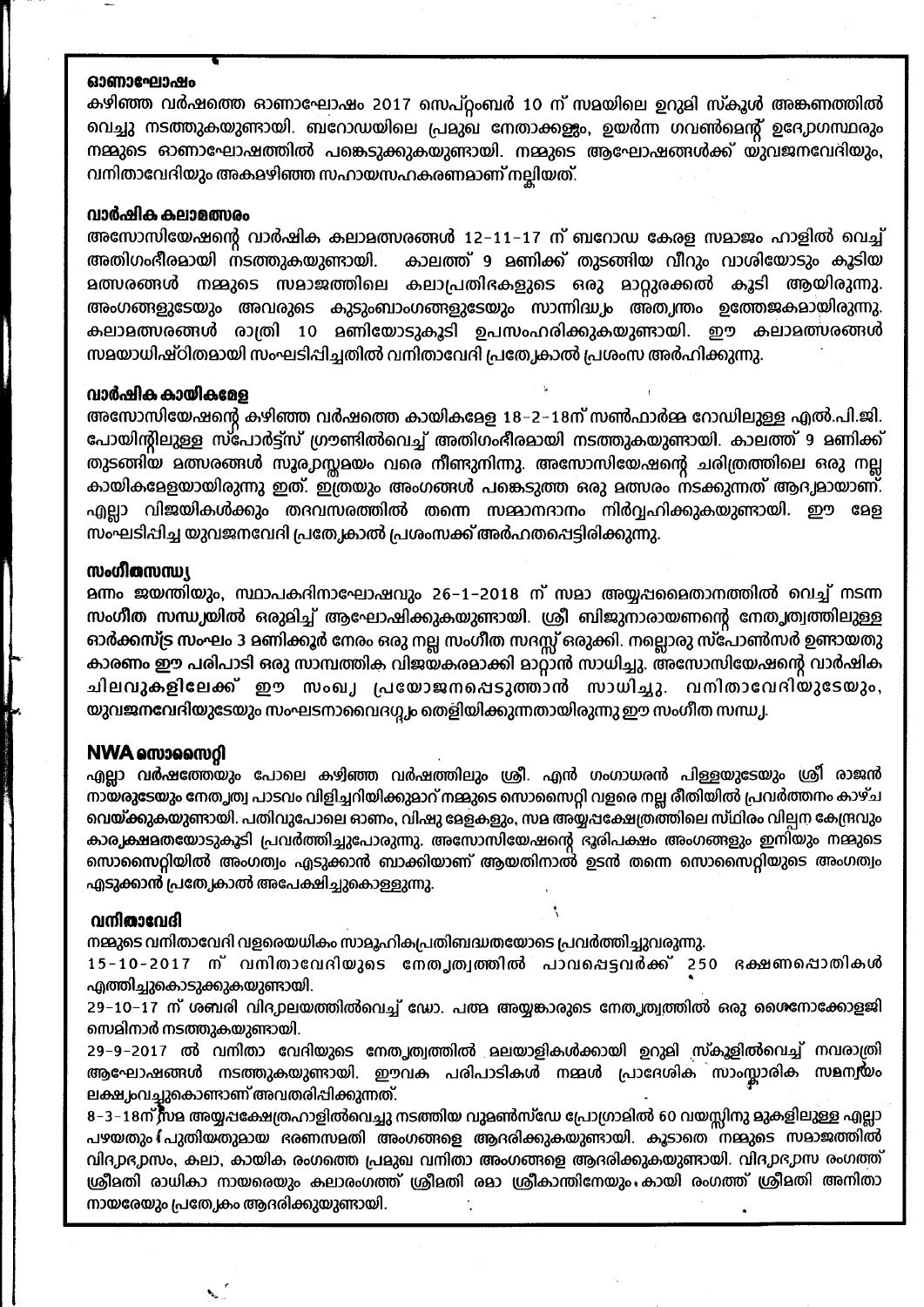25–2–2018 നും 4–3–2018 നും വനിതാവേദിയും യുവജനവേദിയും ബോർഡ് പരീക്ഷയെഴുതുന്ന വിദ്യാർത്ഥികളെ സന്ദർശിച്ച് പ്രത്യേകാൽ അനുഗ്രഹാശിസ്സുകൾ നൽകുകയുണ്ടായി.

#### യുവജനവേദി

ഉണർവിന്റെയും, ഉന്മേഷത്തിന്റെയും, പ്രവർത്തനചതുരതയേയും പ്രതിനിധീകരിക്കുന്ന നമ്മുടെ യുവജനവേദി മറ്റ് യുവജനസംഘടകൾക്ക് ഒരു ഉത്തമ മാതൃകയാണ്. BNWAയുടേയും വനിതാവേദിയുടേയും എല്ലാ പ്രവർത്തനങ്ങൾക്കും ശക്തിയും ഓജസ്സും പകർന്ന് യുവജനവേദി അവരുടെ സാന്നിദ്ധ്യം വിളിച്ചറിയിക്കുന്നു. 12–10–17 ന് കുട്ടികളുടെ അനാഥാലയത്തിൽ പോയി രാഖി അണിയിക്കുകയും ഭക്ഷണ വിതരണവും നടത്തി. ദീപാവലി അവസരത്തിലും ഭക്ഷണവും, വസ്ത്രവിതരണവും നടത്തി. കൂടാതെ 1–1–17 ന് ഒരു രക്തദാന ശിബിരവും സൗജന്യ പല്ലു പരിശോധന ക,pംപും നടത്തുകയുണ്ടായി.

#### ആദായനികുതി വകുപ്പ്

നമ്മുടെ ഇതുവരെയുള്ള എല്ലാ റിട്ടേണുകളും സമയ പരിധിക്കുള്ളിൽതന്നെ ആദായനികുതി വകുപ്പിന് സമർപ്പിക്കുകയുണ്ടായി. 2009–10, 2010–11 ആദായ നികുതി വകുപ്പിന്റെ ഡിമാൻഡ് – ട്രിബ്യൂണലിൽ നമുക്ക് അനു കുലമായി വിധിക്കുകയുണായി. പുതിയ വിവരപ്രകാരം ഡിപാർട്ട്മെന്റ് അ്പീൽ പോകാൻ സാധ്യതയുണ്ട്.

#### ചാരിറ്റി കമ്മീഷൻ

നമ്മുടെ നിയമാവലിയുടെ അമൻഡ്മെൻഡിന്റെ ഒരു ഹിയറിംഗ് ഇനിയും ബാക്കിയാണ്. 23–5–2018നാണ് വെച്ചിരുന്നതെങ്കിലും കമ്മീഷണറുടെ അഭാവത്തിൽ ഹിയറിംഗ് നടന്നില്ല.

#### ചാരിറ്റി പ്രവർത്തനങ്ങൾ

അസോസിയേഷൻ 30−7−17ന് 1000 ഭക്ഷണപ്പൊതികൾ ബറോഡയുടെ വിവിധ ദാഗങ്ങളിലുള്ള പാവപ്പെട്ടവർക്കായി വിതരണം ചെയ്യുകയുണ്ടായി.

#### അനുസ്സരണം

കഴിഞ്ഞ സാമ്പത്തിക വർഷത്തിൽ നമ്മെ വിട്ടുപിരിഞ്ഞ എല്ലാ അംഗങ്ങൾക്കും അംഗങ്ങളുടെ കുടുംബാം ഗങ്ങൾക്കും വേണ്ടി നമ്മൾ അനുസ്റ്റരണയോഗവും പ്രാർത്ഥനയും നടത്തുകയുണ്ടായി.

#### നന്ദി

നമ്മുടെ അസോസിയേഷന് എല്ലായ്പോഴും എല്ലാ സഹായ സഹകരണങ്ങളും നൽകുന്ന ബി.ആർ.ജി ഗ്രൂപ്പ് ചെയർമാൻ ശ്രീ ഗുപ്താജി അവർകൾക്കും അദ്ദേഹത്തിന്റെ കുടുംബാംഗങ്ങൾക്കും അസോസിയേഷന്റെ നന്ദിയും കടപ്പാടും അറിയിച്ചുകൊള്ളട്ടെ.

അസോസിയേഷന്റെ എല്ലാ പരിപാടികൾക്കും സ്ഥലവും സൗകര്യവും ഒരുക്കിത്തരുന്ന ഉറുമി സ്കൂൾ ഡയറക്ടർ ശ്രീമതി രാധിക മാഡത്തിനോടും അസോസിയേഷന്റെ നന്ദിയും കടപ്പാടും അറിയിച്ചുകൊള്ളുന്നു.

കഴിഞ്ഞ കാലഘട്ടത്തിലെ നമ്മുടെ സാമ്പത്തിക കണക്കുകൾ ഓഡ്റ്റ് ചെയ്യുകയും, സാമ്പത്തിക നികുതി കാര്യങ്ങളിൽ അസോസിയേഷനെ പ്രതിനിധീകരിക്കുകയും ചെയ്യുന്ന ശ്രീ അൽകേഷ് ഷാ, ശ്രീ സഞ്ജയ് ഷാ എന്നിവർക്കും അസോസിയേഷൻ പ്രത്യേകം നന്ദി രേഖപ്പെടുത്തുന്നു.

നമ്മുടെ അസോസിയേഷന്റെ എല്ലാ ഭാരവാഹികളോടും പ്രത്യേകാൽ പ്രസിഡന്റ് ശ്രീ മോഹൻ നായർ, നമ്മുടെ ഓഫിസ് സെക്രട്ടറി ശ്രീ ഗോപകുമാർ നായർ ബാക്കി ഉപസമിതി<sub>.</sub> ദാരവാഹികളോടും എല്ലാ അംഗങ്ങളോടും പ്രത്യേകാൽ നന്ദി രേഖപ്പെടുത്തുന്നു.

നമ്മുടെ അസോസിയേഷന് എല്ലാ ദാവുകങ്ങളും നേർന്നുകൊണ്ട്,

സസ്നേഹം

ടി. എൻ. കെ. നായർ ജനറൽ സെക്രട്ടറി

## **UPCOMING EVENT:**

ഓണസദ്യ : 9-9-2018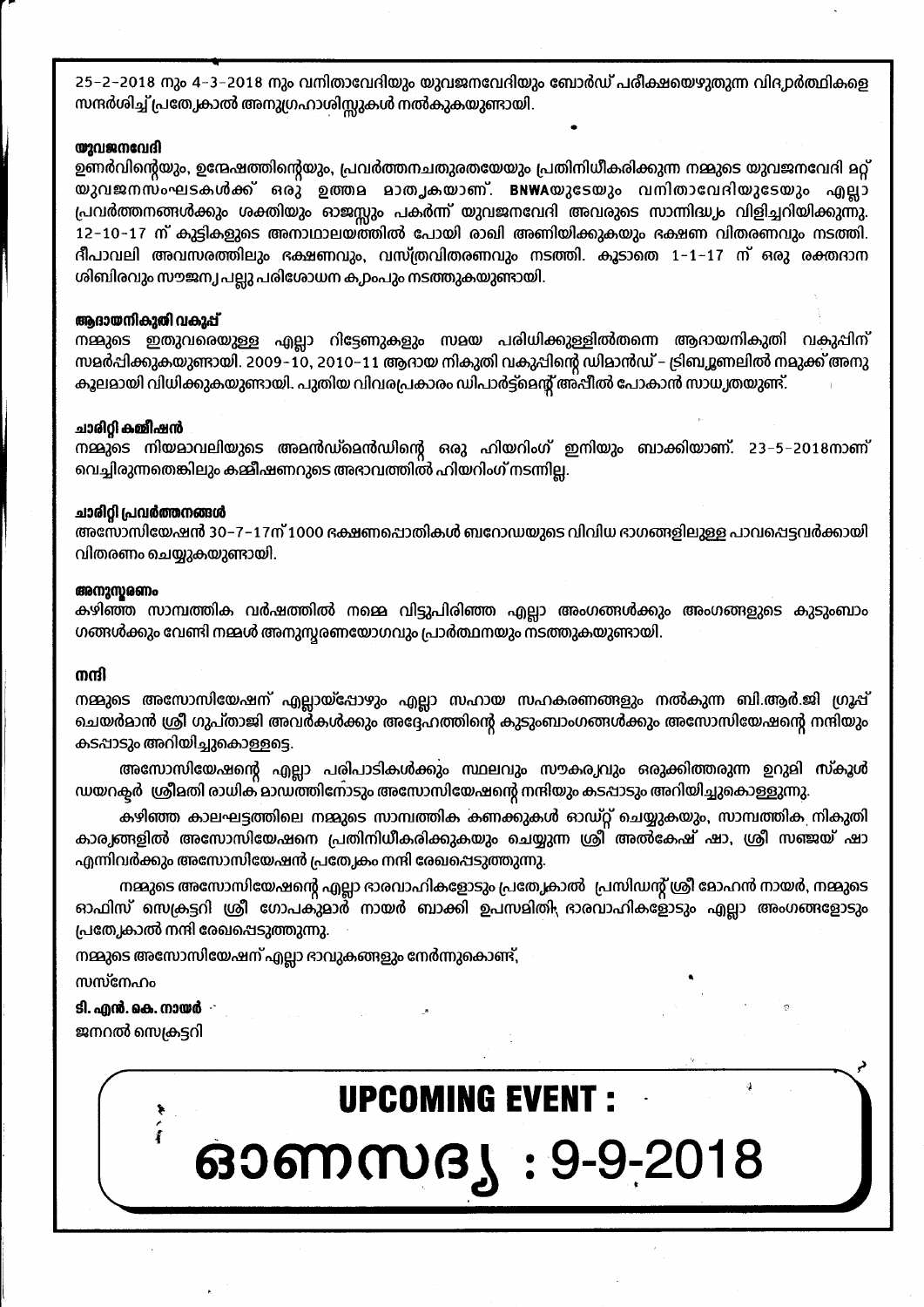## **Baroda Nair Welfare Association (Regd.)**

Regd. Office: "Nair Bhavan"102 Anjali Apartments, Opp. ONGC Main Gate, Makarpura Road, Vadodara 390 009, Gujarat<br>Income and Expenditure Account for the year ending 31ST MARCH, 2018

| <b>EXPENDITURE</b>                                | Rs.                                    | Rs.                        | <b>INCOME</b>                                                      | Rs.               | Rs.       |
|---------------------------------------------------|----------------------------------------|----------------------------|--------------------------------------------------------------------|-------------------|-----------|
| To Expenditure in respect of properties:-         |                                        |                            | <b>By Rent</b><br>$(\text{accured})$ *                             |                   |           |
| Rates, Taxes, Cesses                              |                                        | 13828.00                   | (realised)                                                         |                   |           |
| Repairs and Maintenance                           |                                        |                            |                                                                    |                   |           |
| <b>Salaries</b>                                   |                                        |                            | $(\text{accured})$ *<br><b>By Interest</b>                         |                   |           |
| Insurance                                         |                                        |                            | (realised)                                                         |                   |           |
| Depreciation (by way of porvision of              |                                        |                            |                                                                    |                   |           |
| adjustments)                                      |                                        |                            | <b>On Securities</b>                                               |                   |           |
| Other Expenses                                    |                                        |                            |                                                                    |                   |           |
|                                                   |                                        |                            | On Bank F.d                                                        | 104430.00         |           |
| <b>To Establishment Expenses</b>                  |                                        | 91104.00                   |                                                                    |                   |           |
| (As per Schedule 1)                               |                                        |                            | On Bank Account                                                    | 11293.00          |           |
| <b>To Remuneration to Trustees</b>                |                                        |                            |                                                                    |                   |           |
|                                                   |                                        |                            | On Short Term Deposit                                              |                   | 115723.00 |
| To Remuneration (in the case of a month)          |                                        |                            |                                                                    |                   |           |
| to the head of the math, including his            |                                        |                            | <b>By Dividend</b>                                                 |                   |           |
| household expenditure, if any                     |                                        |                            |                                                                    |                   |           |
|                                                   |                                        |                            | By Donations in Cash or Kind                                       |                   | 400000.00 |
| <b>To Legal Expenses</b><br><b>To Audit Fees</b>  |                                        |                            |                                                                    |                   |           |
| <b>To Contribution and Fees</b>                   |                                        |                            | By Income from other sources<br>(in details<br>as far as possible) |                   | 183464.00 |
| <b>To TDS</b>                                     |                                        |                            | (As Per Schedule 3)                                                |                   |           |
|                                                   |                                        |                            |                                                                    |                   |           |
| To Amount written off:                            |                                        |                            | <b>By Registration Fees:</b>                                       |                   |           |
| (a) Bad Debts                                     |                                        |                            | <b>Marriage Bureau</b>                                             |                   | 7500.00   |
| (b) Loan Scholarship                              |                                        |                            |                                                                    |                   |           |
| (c) Irrecoverable Rents                           |                                        |                            |                                                                    |                   |           |
| (d)Other Items                                    |                                        |                            | <b>By Membership Subsription</b>                                   |                   | 31300.00  |
|                                                   |                                        |                            |                                                                    |                   |           |
| To Misc. Exps                                     |                                        |                            |                                                                    |                   |           |
| <b>Bank Charges</b>                               |                                        | 207.00                     |                                                                    |                   |           |
|                                                   |                                        |                            |                                                                    |                   | e         |
| To Amount transferred to Reserve or               |                                        |                            | <b>By Transfer from Reserve</b>                                    |                   |           |
| <b>Specific Funds</b>                             |                                        |                            | By Deficit carried over to Balance Sheet                           |                   |           |
| To Expenditure on Objects of the Trust            |                                        |                            |                                                                    |                   |           |
| (a) Religious<br>(b) Educational (NSS School exp) |                                        |                            |                                                                    |                   |           |
| (c) Medical Relief                                |                                        |                            |                                                                    |                   |           |
| (d) Relief of Poverty                             |                                        |                            |                                                                    |                   |           |
| (e) Other Charitable Objects                      |                                        |                            |                                                                    |                   |           |
| Solidarity Programme Exps.                        |                                        |                            |                                                                    |                   |           |
| (f) Charitable Object                             | 250305.00                              | 250305.00                  |                                                                    |                   |           |
| (As per Schedule 2)                               |                                        |                            |                                                                    |                   |           |
| (h) Foundation Day Celebration                    |                                        |                            |                                                                    |                   |           |
| (g) Social Welfare exp                            |                                        | $\mathcal{C}^{\mathbf{N}}$ |                                                                    | P                 |           |
|                                                   |                                        |                            |                                                                    |                   |           |
|                                                   |                                        |                            |                                                                    |                   |           |
|                                                   |                                        |                            |                                                                    | 4                 |           |
|                                                   |                                        |                            |                                                                    |                   |           |
| To Surplus carried over to Balance Sheet          |                                        | 382543.00                  |                                                                    |                   |           |
|                                                   |                                        |                            |                                                                    |                   |           |
| <b>Total Rs.</b>                                  |                                        | 737987.00                  | <b>Total Rs.</b>                                                   |                   | 737987.00 |
| Strike off which ever is not applicable           | sd/-                                   |                            | ٠<br>sd/-                                                          |                   |           |
| As per our report of even date                    | <b>Chartered Accountants - Auditor</b> |                            | sd/-<br>President<br><b>General Secretary</b>                      | sd/-<br>Treasurer |           |
| Dated at: 25/05/2018                              |                                        |                            |                                                                    |                   |           |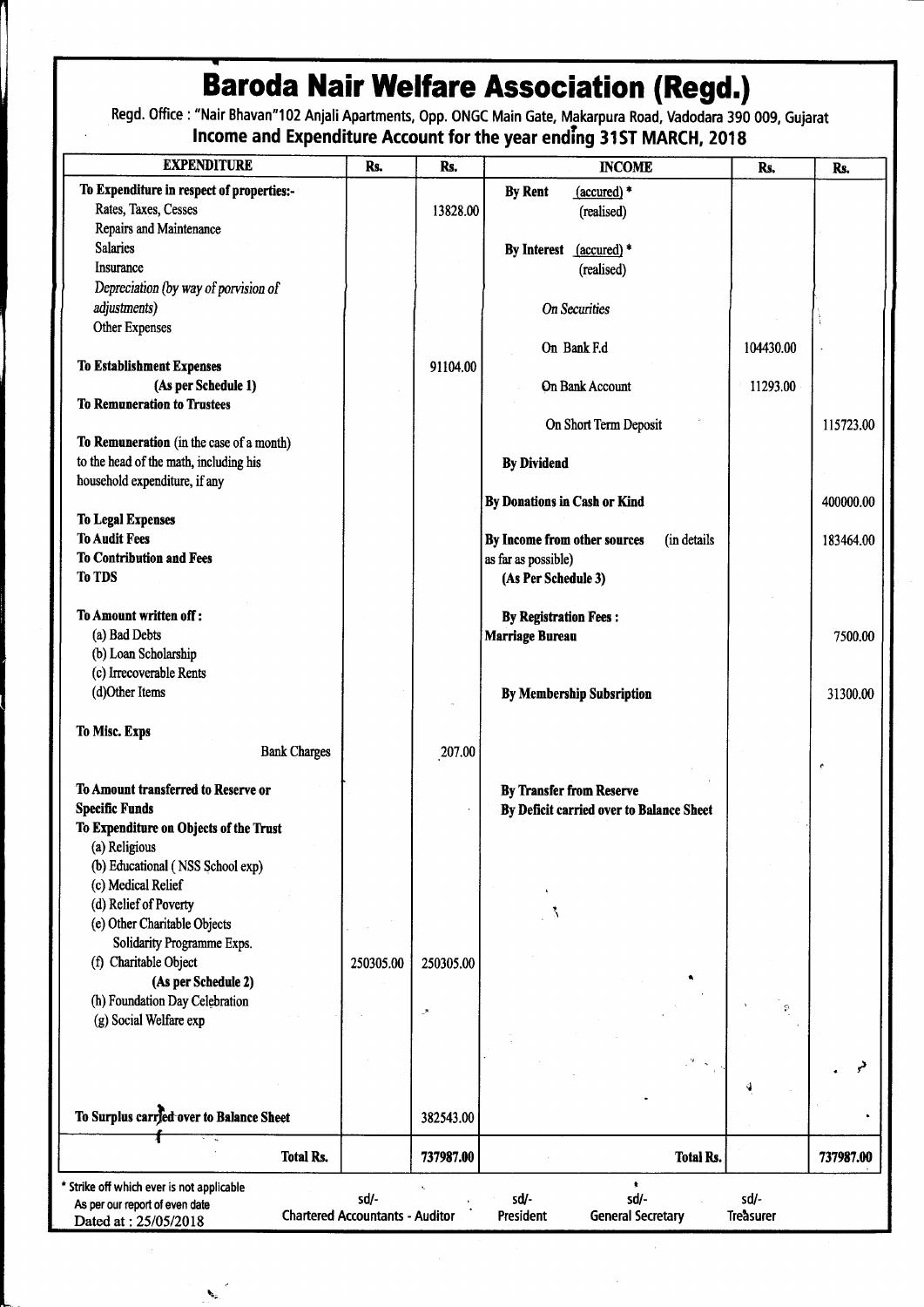**Baroda Nair Welfare Association (Regd.)**<br>Regd. Office : "Nair Bhavan"102 Anjali Apartments, Opp. ONGC Main Gate, Makarpura Road, Vadodara 390 009, Gujarat **Balance Sheet As At 31st March, 2018** 

| <b>FUNDS &amp; LIABILITIES</b>                                                  | Rs.        | Rs.                                       | <b>PROPERTY &amp; ASSETS</b>                   | Rs.       | Rs.                      |
|---------------------------------------------------------------------------------|------------|-------------------------------------------|------------------------------------------------|-----------|--------------------------|
| <b>Trusts Funds or Corpus :-</b>                                                |            |                                           | <b>Immovable Properties :- (At Cost) Land</b>  |           | 2146911.00               |
| Balance as per last Balance Sheet                                               | 552000.00  |                                           | Balance as per last Balance Sheet              |           |                          |
| Adjustment During the year (give details)                                       |            | 552000.00                                 | Additions during the year                      |           |                          |
|                                                                                 |            |                                           | Less : Sales during the year                   |           |                          |
| <b>Entrance Fees</b>                                                            |            | 11073.00                                  |                                                |           |                          |
|                                                                                 |            |                                           | Depreciation up to date                        |           |                          |
|                                                                                 |            |                                           | <b>Office Building</b>                         |           | 223455.00                |
|                                                                                 |            |                                           | <b>Office Building at Diwalipura</b>           |           | 3446536.00               |
|                                                                                 |            |                                           | <b>Compound Wall</b>                           |           | 100010.00                |
| <b>Other Earmarked Funds:-</b>                                                  |            |                                           | <b>Investments:-</b>                           |           |                          |
|                                                                                 |            |                                           | Note: The Market value of the above            |           |                          |
| (Created under the provisions of the trust                                      |            |                                           | investments is Rs.                             |           |                          |
| deed or Scheme or out of the Income)                                            |            |                                           | <b>BNWA Society Capital Invesment</b>          |           | 10000.00                 |
| Depreciation Fund                                                               |            |                                           |                                                |           |                          |
| <b>Sinking Fund</b>                                                             |            |                                           | <b>Furniture &amp; Fixtures:-</b>              |           |                          |
| <b>Reserve Fund</b>                                                             |            |                                           | Chair                                          | 7530.00   |                          |
| Any other Fund                                                                  |            |                                           | <b>Tube Well</b>                               | 10145.00  |                          |
|                                                                                 |            |                                           |                                                | 9000.00   |                          |
| <b>Building Fund</b>                                                            |            | 112931.00                                 | Computer                                       |           |                          |
| <b>Land Fund</b>                                                                |            | 1367677.00                                | Fan                                            | 932.00    | 27607.00                 |
|                                                                                 |            |                                           |                                                |           |                          |
| Liabilities :-                                                                  |            |                                           |                                                |           |                          |
| For Expenses                                                                    |            |                                           |                                                |           |                          |
| For Advances                                                                    |            |                                           | <b>Advances:-</b>                              |           |                          |
| For Rent and Other Deposits                                                     |            |                                           | To Trustees                                    |           |                          |
| For Sundry Credit Balances                                                      |            |                                           | To Employees                                   |           |                          |
|                                                                                 |            |                                           | To Contractors                                 |           |                          |
|                                                                                 |            |                                           | To Lawyers                                     |           |                          |
|                                                                                 |            |                                           | To Others                                      |           |                          |
|                                                                                 |            |                                           | FD Interest Receivable                         | 161724.00 |                          |
|                                                                                 |            |                                           | TDS(A.Y. 2016-17, A.Y. 2017-18 & A.Y. 2018-19) | 24646.00  |                          |
| <b>Income &amp; Expenditure Account:-</b>                                       |            |                                           | Income tax                                     | 241500.00 |                          |
| Balance as per last Balance Sheet                                               | 5627404.00 |                                           | Deposit to P&T for Teleph. Connection          | 3500.00   |                          |
|                                                                                 |            |                                           | Deposit with VMC (Hall Booking)                |           | 431370.00                |
| Less: Appropriation, if any                                                     |            |                                           |                                                |           | 1469581.00               |
|                                                                                 |            |                                           | FD with Federal Bank                           |           |                          |
| Add: Surplus as per Income and                                                  | 382,543.00 |                                           | * Income Outstanding :-                        |           |                          |
| Less : Deficit Expenditure Account                                              |            | 6009947.00                                | Rent                                           |           |                          |
|                                                                                 |            |                                           | Interest ·                                     |           |                          |
|                                                                                 |            |                                           | Other Income                                   |           |                          |
|                                                                                 |            |                                           |                                                |           |                          |
|                                                                                 |            |                                           | <b>Cash and Bank Balances :-</b>               |           |                          |
|                                                                                 |            |                                           | (a) In Current Account with                    |           |                          |
|                                                                                 |            |                                           | CBI                                            | 36015.00  |                          |
|                                                                                 |            |                                           | Fedral Bank                                    | 156858.00 | 192873.00                |
|                                                                                 |            |                                           |                                                |           |                          |
|                                                                                 |            |                                           | (b) With the Trustee                           |           |                          |
|                                                                                 |            |                                           | (d) Cash on Hand                               | 5285.00   | 5285.00                  |
|                                                                                 |            |                                           |                                                | Ą         |                          |
| ⊁.<br><b>Total Rs.</b>                                                          |            | 8053628.00                                | <b>Total Rs.</b>                               |           | 8053628.00               |
| * Income Outstanding :-<br>The above Balance Sheet to the                       |            |                                           | sd/-                                           |           | sd/-                     |
| best of my/our belief contains a<br>(If accounts are kept                       |            |                                           | <b>Chartered Accountants - Auditor</b>         |           | <b>General Secretary</b> |
| true account of the Funds and<br>on cash basis)                                 |            |                                           |                                                |           |                          |
| Liabilities and of the Property<br>Rent<br>and Assets of the Trust.<br>Interest |            | * Strike off which ever is not applicable | sd/-                                           |           | sd/-                     |
| Other Income                                                                    |            | As per our report of even date            | President                                      |           | <b>Treasurer</b>         |
| TOTAL RS                                                                        |            | Dated at: 25/05/2018                      |                                                |           |                          |

 $\bar{\star}$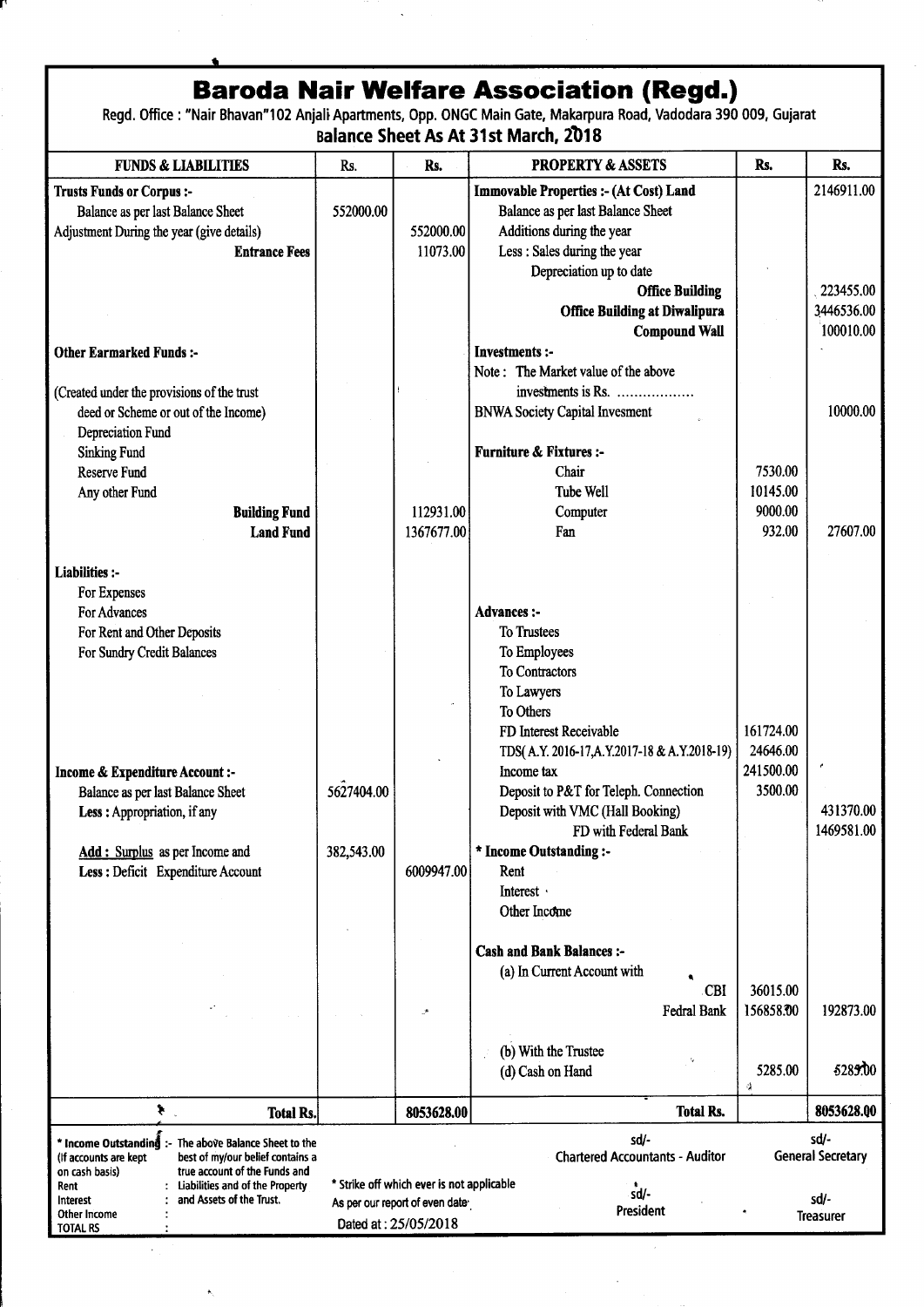## **Baroda Nair Welfare Association (Regd.)**<br>Regd. Office : "Nair Bhavan"102 Anjali Apartments, Opp. ONGC Main Gate, Makarpura Road, Vadodara 390 009, Gujarat

#### **SCHEDULE 1 : ESTABLISHMENT EXP.**

| <b>PARTICULARS</b>               | AMT. RS.       |
|----------------------------------|----------------|
| Telephone Exp.                   | 3924.00        |
| <b>AGM Exp</b>                   | 16890.00       |
| <b>Printing &amp; Stationary</b> | 17000.00       |
| <b>Electricity Exp</b>           | 510.00         |
| <b>Office Expense</b>            | 52780.00       |
| TOTAL RS.                        | 91104.00<br>V. |

## **SCHEDULE 2 : EXPENSE FOR CHARITABLE PURPOSE**

| <b>PARTICULARS</b>                |           | AMT. RS.      |  |
|-----------------------------------|-----------|---------------|--|
| <b>Charity Exp</b>                |           | 31722.00      |  |
| <b>Ladies Wing Activities Exp</b> |           | 9570.00       |  |
| Legal &Proff. Charges             |           | 65000.00      |  |
| <b>Honararium Exps</b>            |           | 18000.00      |  |
| <b>Sports and Arts Exps</b>       | 136393.00 |               |  |
| Less: Income                      | 17450.00  | 118943.00     |  |
| Onam Feast Income                 | 145100.00 |               |  |
| Less Exps                         | 152170.00 | 7070.00<br>K, |  |
| <b>TOTAL RS.</b>                  |           | 250305.00     |  |
|                                   |           |               |  |

### **SCHEDULE 3 : Other Incomes**

| <b>PARTICULARS</b>                  |   | AMT. RS.  | AMT. RS.  |  |
|-------------------------------------|---|-----------|-----------|--|
| <b>Advertisment-Deepam Magazine</b> |   | 100500.00 |           |  |
| Less Deepam Exps                    |   | 75000.00  | 25500.00  |  |
| <b>Foundation Day Income</b>        | ್ | 630300.00 |           |  |
| <b>Less:Foundation Exps</b>         |   | 472336.00 | 157964.00 |  |
|                                     |   |           |           |  |
| TO                                  |   |           | 183464    |  |

 $\mathbf{t}_{\mathbf{a}_1}$